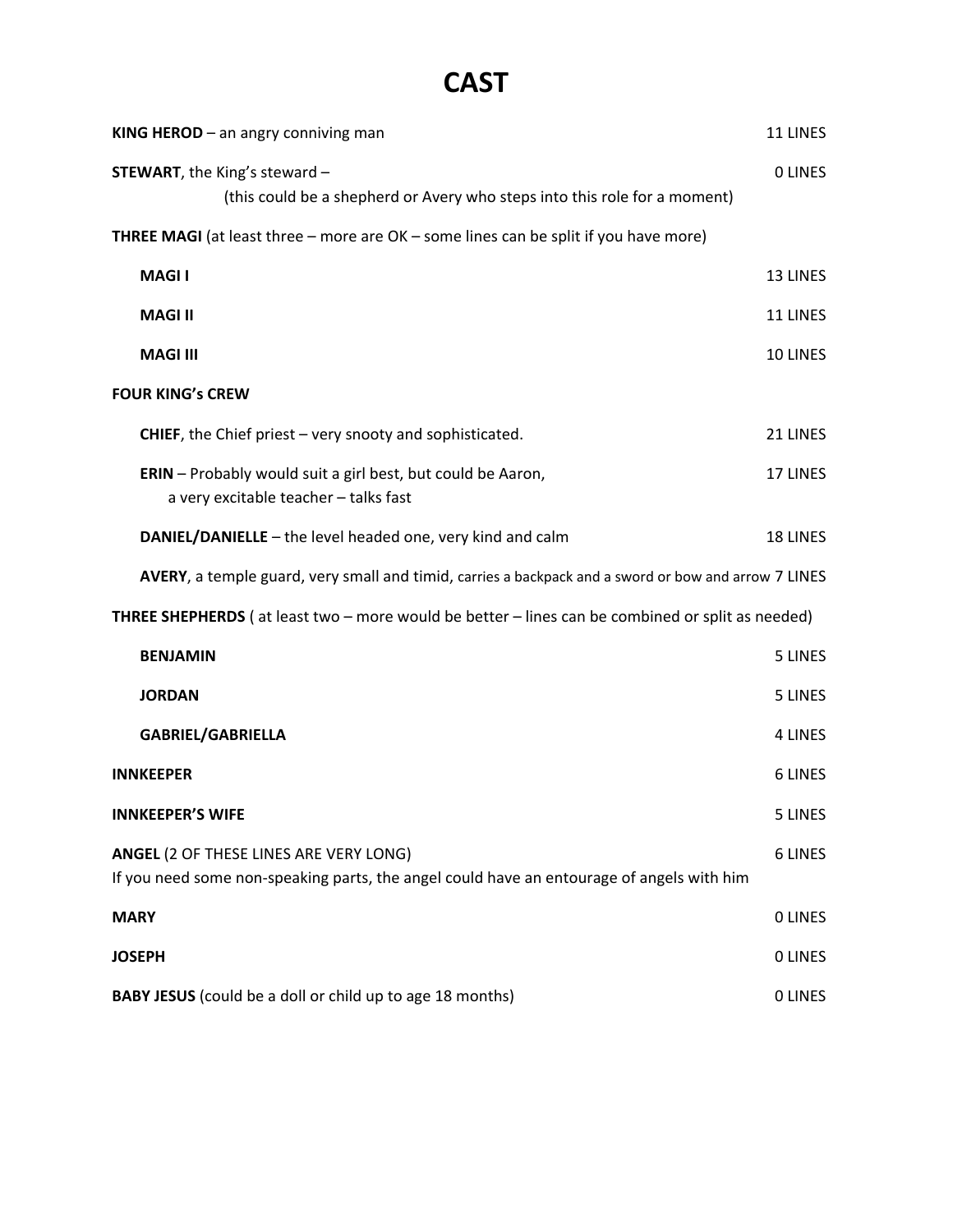# **STAGING**

**STAGE LEFT:** Throne with table nearby – Herod's Throne room (SCENE ONE)

**STAGE RIGHT:** Shepherd's field (SCENE THREE)

**STAGE CENTER:** A CITY (Jerusalem in Scene two and Bethlehem in Scene Four, Five & Six) – need two doors (one for the Inn on the right and one for the House on the left) The door for the Inn can face the audience, the door for the house should be able to open so the audience can see what's in the house – could have a market throughout the rest of the Center Stage. Need to have at least one place that an angel can "hide" behind so he can "appear" at the appropriate time

### **PROPS**

### **SCENE ONE**

Large chair that looks like a throne

Table or Lectern

A couple of big old books

#### **SCENE TWO**

Three Old BackPacks – two should be prefilled with anything the final one will have:

Old map (paper rolled into a scroll will work)

Two Small oil lamps

Two Bibles

Three Shirts or Pants

"Stuff"

#### **SCENE THREE**

Not much required. A fake fire and a few lambs would be a nice addition

A star in the sky – this could be on a power point screen

#### **SCENE FIVE**

Two chairs inside the "House" you could have a small table between them and even a cradle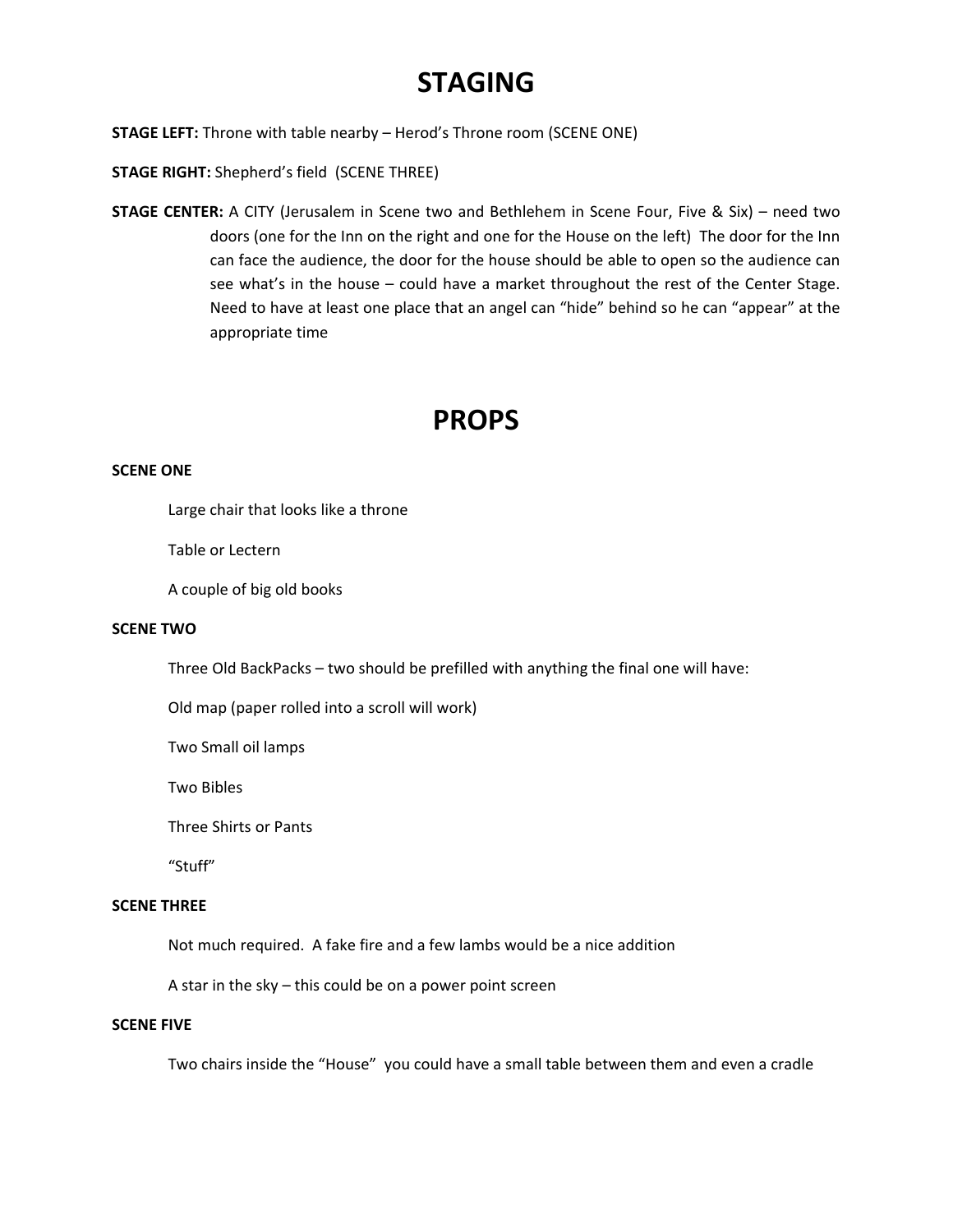# **PRODUCTION NOTES**

**COSTUMES** can be traditional Bible Time costumes as fancy or as simple as you'd like to make them.

LIGHTING - Minimal lighting is required – in places where "Lights up" are mentioned, the scene can just move to that place. You might consider back lighting the angel.

**CASTING ‐** If you have a small cast all of the parts except the MAGI and KING'S CREW can be doubled. For instance, King Herod could easily be the ANGEL and/or a SHEPHERD. This play can be done with as few as 10 cast members and as many as 17+. If you have more, you can have extra shepherds or an entourage of angels with the main angel.

The magi came to find Jesus sometime after He was born. It may have been a few weeks, but it could have been up to two years, so "baby" Jesus doesn't necessarily have to be a baby. You may want to keep Him tiny for tradition's sake, but it's not necessary.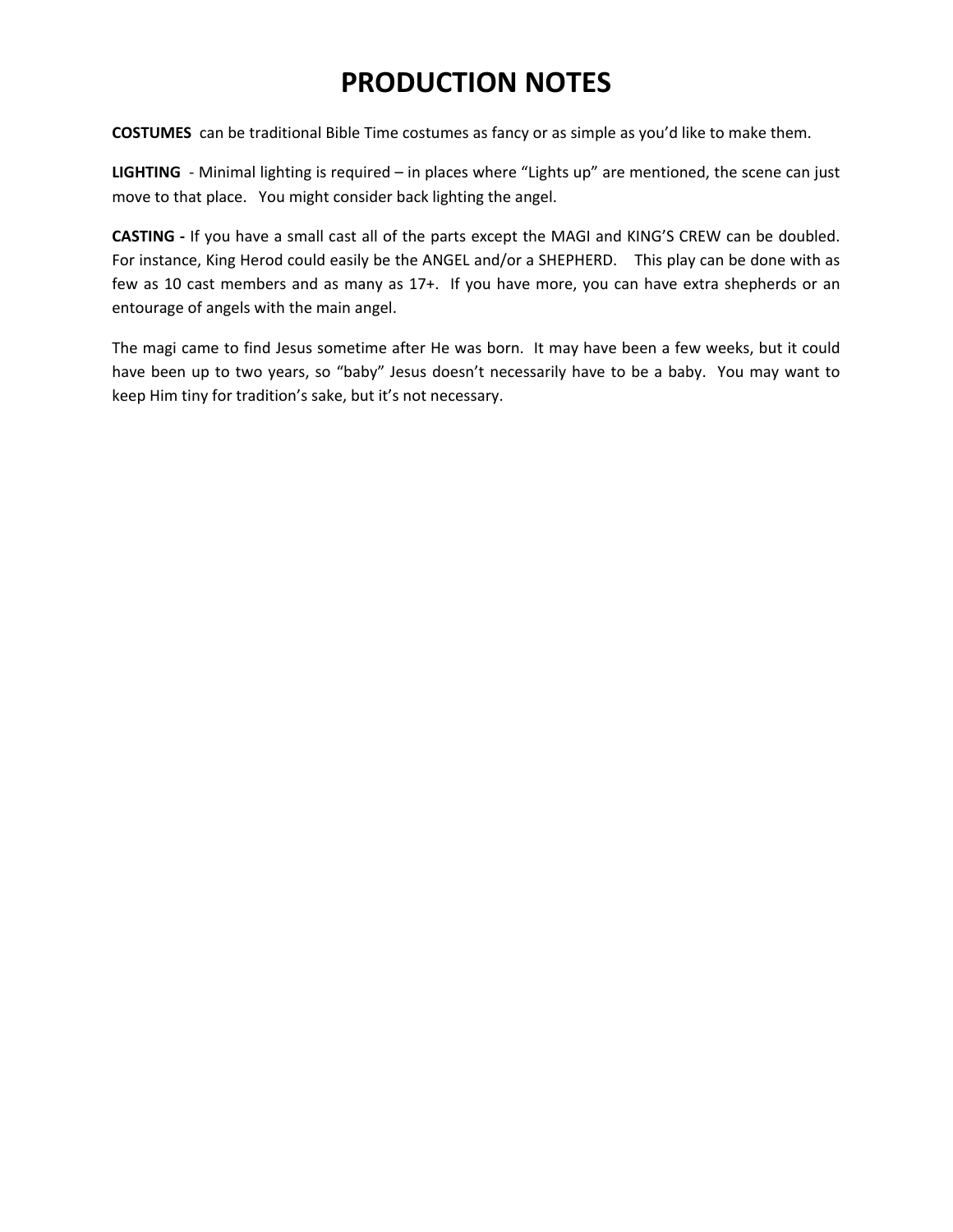### **SCENE ONE**

SCENE ONE OPENS WITH "WE THREE KINGS" PLAYING SOFTLY IN THE BACKGROUND AND MAGI STANDING MAJESTICALLY, ALMOST AT ATTENTION, IN FRONT OF AN EMPTY THRONE WAITING PATIENTLY. THE KING'S STEWARD IS STANDING QUIETLY BESIDE THE DOOR. THERE IS A TABLE OR A LECTERN BETWEEN THE DOOR AND THE THRONE

**KING HEROD**: *(MUSIC FADES as Herod enters quickly with little patience – pretending to respect these foreign kings)* Good afternoon, gentlemen. Now, where did my attendant tell me you were from?

**MAGI I:** *(slightly bows out of respect)* We're from the East, sir.

**KING HEROD:** *(sitting on his throne, straightening his robes, paying very little attention to the Magi)* Oh yes, that's right. And they said something about a star, so you gentlemen are star gazers?

**MAGI II:** *(slightly bows out of respect but he and his friends are somewhat insulted)* No sire, not really star gazers, but we do study the sky and ancient writings, and are consultants to kings and rulers in our country.

**MAGI III:** *(slightly bows out of respect)*  And recently*, w*e have seen one quite remarkable star. It appeared in the sky several months ago.

**MAGI I:** We believe that your God put it there to mark the birth of a King. The ancient books of your country tell all about it.

**MAGI II:** We assumed because your ancient books foretold this event hundreds of years ago, you would know where we might find this baby.

**KING HEROD:** *(getting angry because HE is the King)* What do you mean a baby born to be king? *(all of* a sudden he realizes being angry in front of these guys might not be such a good idea, so he acts like he's *not mad*) What I mean is, I can't believe I haven't heard about this. You are right. I want to know where this impost . . . uh . . . , I mean, King is too. *(to the steward)* Stewart, go get Chief and a couple of the teachers, someone who knows the scrolls. I need to find out if this really is in the old books.

### *(Stewart exits)*

**KING HEROD:** *(sounding a little sinister)*  Yes, we'll get to the bottom of this, *(the Magi look at each other confused)* but when you find the baby, will you be sure to come let me know where he is? *(King Herod realizes he should probably sound a bit more pleasant)* After all, I want to worship this King that God sent, too.

*(Stewart enters with the CHIEF, ERIN and DANIEL carrying a couple of big books)*

**CHIEF**: *(sounds a bit snooty)* Your majesty, how can we help you? *(bowing deep, the three lay the books on table or lecturn)*

**KING HEROD:** These gentlemen are looking for a baby who supposedly has come to take over, uh, I mean, whom God sent to be King. What do you know about it?

**MAGI III:** Yes, we'd really like to see him. We've brought gifts for Him!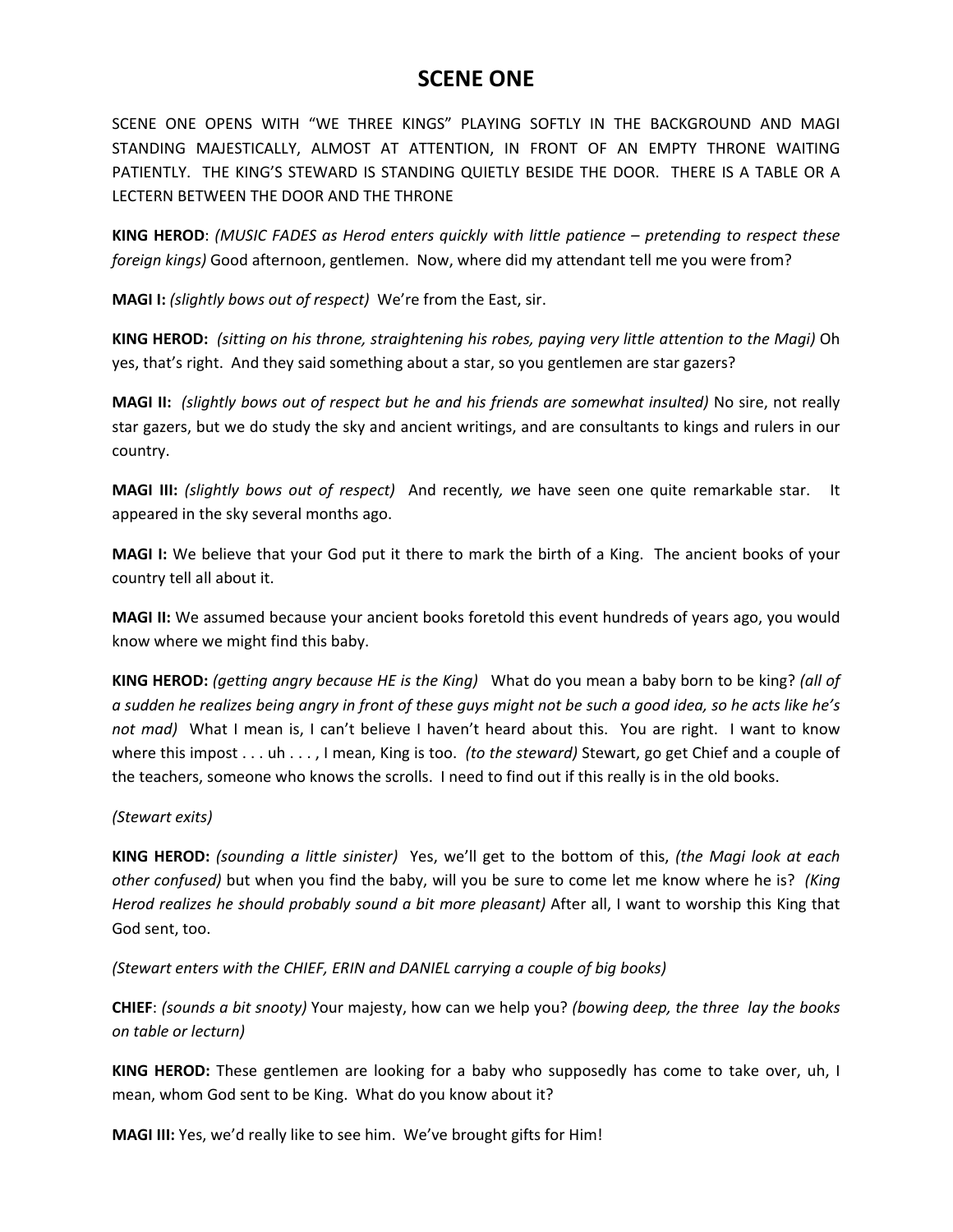**ERIN/AARON**: *(begins flipping through one of the books very quickly) (talks excitedly)* Oh wait, I know exactly what you're talking about! We've been reading about him all of my life. Let me look. Where is that? Oh, I can't remember where it is!

**DANIEL/DANIELLE:** *(the most level headed of the three)* Aaron/Erin, perhaps I can help. *(gently flips one page, and shows ERIN/AARON the place to find what he/she is looking for)* I think this is it.

**ERIN**: *(always talking very fast)* Thanks, Daniel! Yep, that's it! Oh, I'm so excited!!! There it is! It's right here! I can't believe this day has finally arrived! Can you imagine, Chief? All of these years, we've read about it and now it's . . . (*Herod interrupts)*

**KING HEROD:** *(angrily)* Enough! *(then calmer so he won't scare the Magi)* Chief, what is your flunky talking about?

**CHIEF**: *(always snooty):* Yes, sire. It says here in the writings of the prophet Micah, *(reading)* "Out of Bethlehem will come the one who will rule over Israel." *(looking at the MAGI)* I think, gentlemen, it would be good for you to start your quest in Bethlehem.

**KING HEROD:** *(under his breath)* Hmmm. Bethlehem

**MAGI I**: *(slightly bows out of respect)* Thank you for your help! *(to Herod)* We will report back if we find anything. *(MAGI exit)*

**ERIN**: *(to chief)* I can't wait! This is so exciting! Finally, after all these years! My grandfather would have loved to have seen this. Sir, can I...

**KING HEROD:** *(interrupting Aaron/Erin and showing the full extent of his anger now that the MAGI are gone)* SILENCE! This can NOT be happening! I AM THE KING! No baby is going to take away my throne. Chief, we need to stop this as soon as possible.

**CHIEF**: Yes, sire, but how?

**KING HEROD:** I don't trust those foreigners to bring me back any word. I want you three to follow them!

**ERIN**: Yippee! *(immediately covers mouth because knows the King won't like his/her excitement)*

**CHIEF**: Out in the wilderness, sire? *(beginning to add a little whine to his snootiness)* Sir, perhaps you'd like to send some temple guards.

**KING HEROD:** NO! You three will go!

**DANIEL/DANIELLE**: Sire, it might be wise if we took someone with a little muscle on this kind of trip.

**KING HEROD:** Oh, all right, but remember, Chief, if I'm not King, you'll lose your power in Jerusalem too! We have to stop this traitor, and we have to stop him now! Hurry up, get out of here, GO!

*ALL THREE EXIT – KING SITS IN HIS THRONE AND SULKS AS THE LIGHTS FADE*